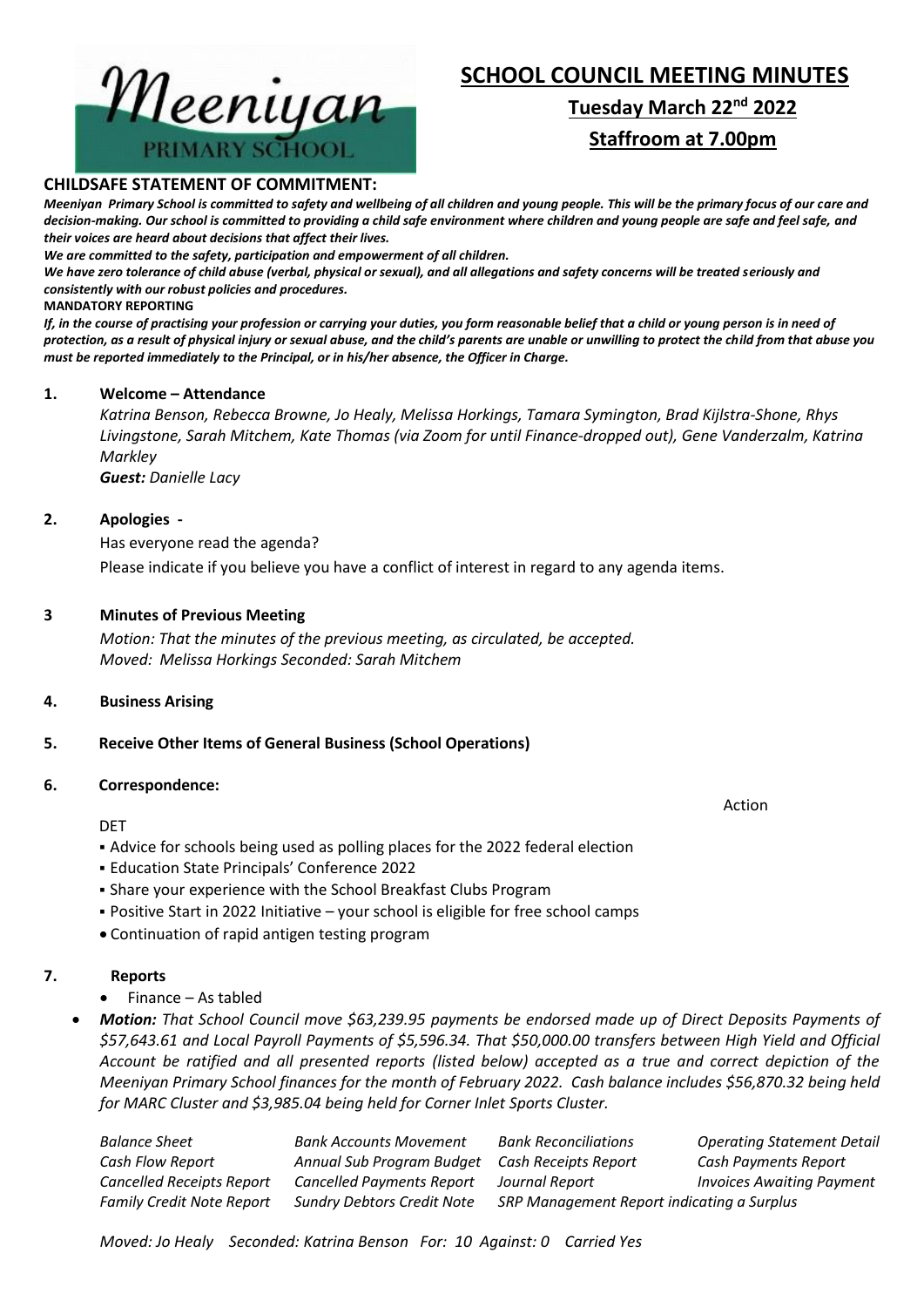The following Purchasing Card statements for the month of *Jan/Feb 2022* have been tabled.

1. Allyson Opray 2. Gene VanderZalm

*Motion: That School Council move all statements and payments as tabled for the School Purchasing Cards be accepted.* 

*Moved: Brad Kijlstra-Shone Seconded: Melissa Horkings For: 10 Against: 0 Carried Y*

| 8. | <b>General Business:</b>            |                                                                                          |  |  |  |
|----|-------------------------------------|------------------------------------------------------------------------------------------|--|--|--|
|    | Item:                               | Discussion / Action - Motion                                                             |  |  |  |
|    | 8.1 Election of                     | <b>President: Nomination Kate Thomas</b>                                                 |  |  |  |
|    | <b>Office Bearers</b>               | Nominated by Gene Vanderzalm Accepted: Y Seconded by Brad Kijlstra-Shone                 |  |  |  |
|    |                                     | <b>Vice President: Nomination Katrina Benson</b>                                         |  |  |  |
|    |                                     | Nominated by Tamara Symington Accepted: Y Seconded by Melissa Horkings                   |  |  |  |
|    |                                     | Treasurer: Nomination Brad Kijlstra-Shone                                                |  |  |  |
|    |                                     | Nominated by Rebecca Browne Accepted Y Seconded by Katrina Benson                        |  |  |  |
|    |                                     | Minute secretary: Rebecca Browne                                                         |  |  |  |
|    |                                     | Nominated by Jo Healy Accepted Y Seconded by Katrina Markley                             |  |  |  |
|    |                                     | For 10 Against 0 All nominations duly elected.                                           |  |  |  |
|    |                                     |                                                                                          |  |  |  |
|    | 8.2 Sub                             | Finance: Principal, President, Business Manager & Treasurer                              |  |  |  |
|    | Committees                          | <b>Connect Group:</b>                                                                    |  |  |  |
|    |                                     | Tamara Symington, Rhys Livingstone, Sarah Mitchem, Rebecca Browne                        |  |  |  |
|    |                                     |                                                                                          |  |  |  |
|    | 8.3 School Council                  | Motion: "That School Council approve and endorse the following signatories for the       |  |  |  |
|    | Endorsements                        | listed bank accounts.                                                                    |  |  |  |
|    | • Signatories                       | Official Account - 10002 (CBA) Account 1007 1649 - Gene VanderZalm, Rebecca              |  |  |  |
|    | Authority                           | Browne, Joanna Healy & Allyson Opray (read only access).                                 |  |  |  |
|    |                                     | High Yield - 10001 (Westpac) Account 10-7368 - Gene VanderZalm, Allyson Opray &          |  |  |  |
|    |                                     | Janelle Smedley.                                                                         |  |  |  |
|    |                                     | Moved: Katrina Benson Seconded: Sarah Mitchem For: 10 Against 0 Carried: Yes             |  |  |  |
|    |                                     |                                                                                          |  |  |  |
|    |                                     | That the School Council President - Kate Thomas is endorsed as an authoriser on the      |  |  |  |
|    |                                     | <b>Principal's Purchasing Card</b>                                                       |  |  |  |
|    |                                     | Moved: Katrina Benson Seconded: Brad Kijlstra-Shone For: 10 Against 0 Carried: Yes       |  |  |  |
|    |                                     |                                                                                          |  |  |  |
|    | <b>School Official</b><br>$\bullet$ | Motion: "That School Council approve and endorse the following staff to sign and         |  |  |  |
|    | order forms -                       | authorise purchasing of goods and services: Gene VanderZalm, Allyson Opray, Janelle      |  |  |  |
|    | authorised                          | Smedley, Claire Guy, Sophie Callcott, Peter Harris, Joanna Healy.                        |  |  |  |
|    | persons                             | Moved Tamara Symington Seconded: Brad Kijlstra-Shone For:10 Against: 0 Car'd: Yes        |  |  |  |
|    |                                     |                                                                                          |  |  |  |
|    | $\bullet$ Approve proposed          | Motion: "That School Council approve the following fundraising events for the 2022       |  |  |  |
|    | Fundraising                         | School Year. Including but not limited to the following                                  |  |  |  |
|    |                                     | * Market stalls, Raffles, Social Events - GST treatment Input Tax                        |  |  |  |
|    |                                     | * Donation, MACS volunteering, Icy Pole sales, JAT fundraising, Charity fundraising -    |  |  |  |
|    |                                     | GST treatment Non Profit Sub Entity NPSE - no GST                                        |  |  |  |
|    |                                     | * Sale of beanies, school bags, commission (photos, Bakers Delight etc) – Subject to GST |  |  |  |
|    |                                     | Moved: Sarah Mitchem Seconded: Rhys Livingstone For: 10 Against:0 Carried: Yes           |  |  |  |
|    |                                     | (Note: Trading Operations not applicable)                                                |  |  |  |
|    |                                     |                                                                                          |  |  |  |
|    | • Finance Policies:                 | Motion: "That the Financial Management & Control Policy, together with the Camps,        |  |  |  |
|    | Financial                           | Sports & Excursions Policy be accepted as tabled"                                        |  |  |  |
|    | Management &                        | Moved:Katrina Benson Seconded:Rebecca Browne For: 10 Against:0 Carried: Yes              |  |  |  |
|    | <b>Control Policy</b>               |                                                                                          |  |  |  |
|    | Camps, Sports &                     |                                                                                          |  |  |  |
|    | <b>Excursions Policy</b>            |                                                                                          |  |  |  |